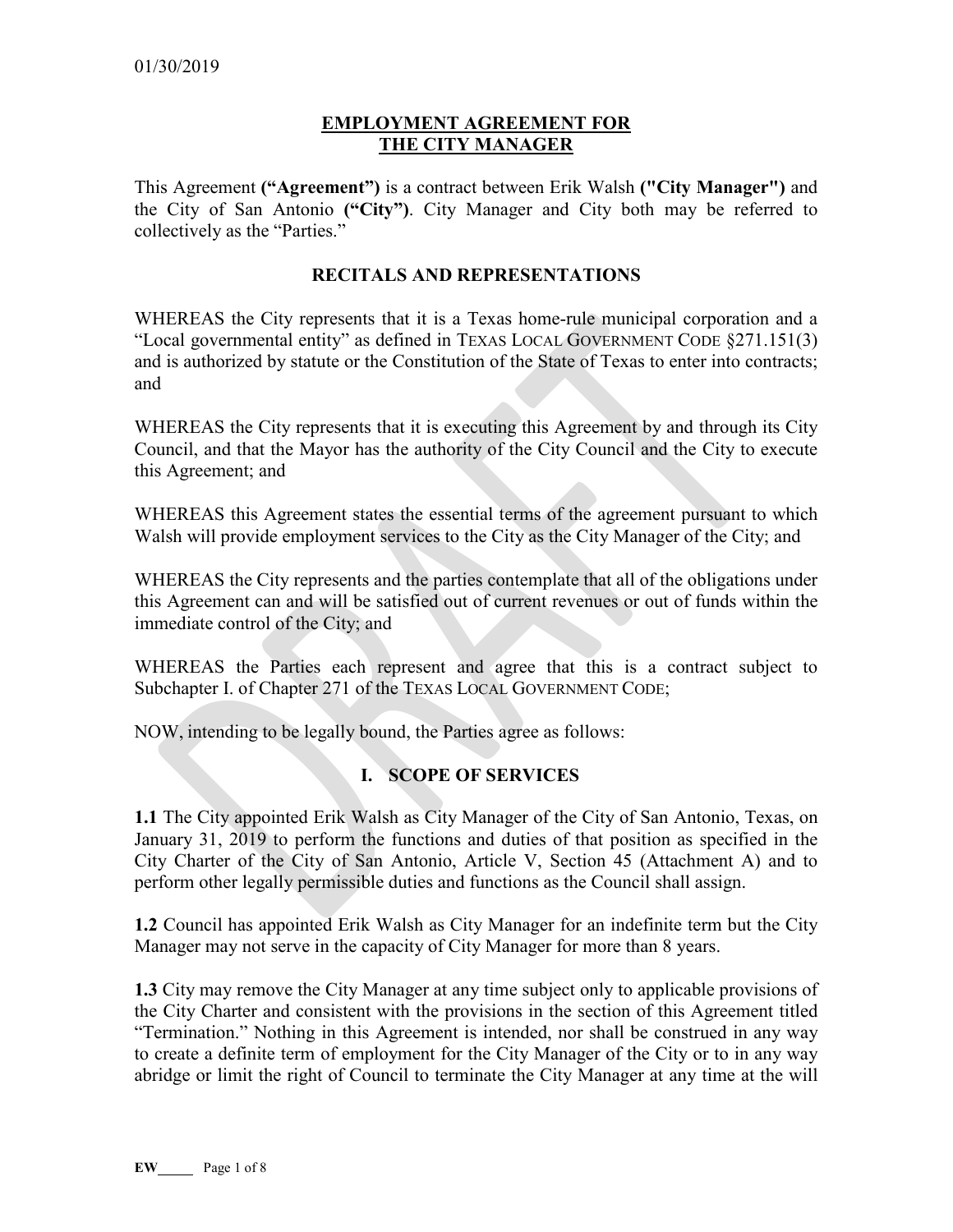of the Council subject to the provisions in the section of this Agreement titled "Termination"

**1.4** Erik Walsh shall assume the duties of City Manager from the current City Manager on March 1, 2019 **("Commencement Date")**.

## **II. COMPENSATION**

**2.1** In consideration of City Manager's performance in a satisfactory manner as described in Article I, the City shall pay the City Manager a base salary plus specified benefits. The initial base salary will be paid at an annual rate of \$312,000 and is payable in installments at the same time as other employees of the City are paid.

**2.2** The City Manager's base salary may be increased as determined by the City Council in compliance with applicable law or as provided through the adoption of the City's annual budget as a result of an increase in the compensation of other non-uniformed City employees and at the direction of City Council.

# **III. EXPENSES AND PROFESSIONAL DEVELOPMENT**

**3.1** As a condition of this employment, the City Manager is required to incur necessary and reasonable expenses, including without limitation travel expenses, to fulfill official duties of the City in the nature of professional dues, subscription fees, educational expenses and similar items. The City shall budget and pay these reasonable expenses including but not limited to the following:

- i. Annual Conference of the Conference of the International City Management Association,
- ii. "Big City" meetings,
- iii. the Texas City Management Association,
- iv. the National League of Cities,
- v. the Texas Municipal League, and
- vi. other national, regional, state, and local governmental groups, association, or committees in which the Manager serves as a member, officer, or committee member.

The City shall budget and pay the reasonable travel and subsistence expenses of the City Manager for short courses, institutes, and seminars that are related to his/her continued professional development or for which participation furthers objectives of the City.

**3.2** To effectively perform assigned duties, the City Manager requires effective and reliable tools and resources, including staff, IT assets and support, and transportation. To further effective performance by the City Manager the City shall pay City Manager a monthly stipend in the following amounts:

i. a car allowance of not less than \$500 per month; and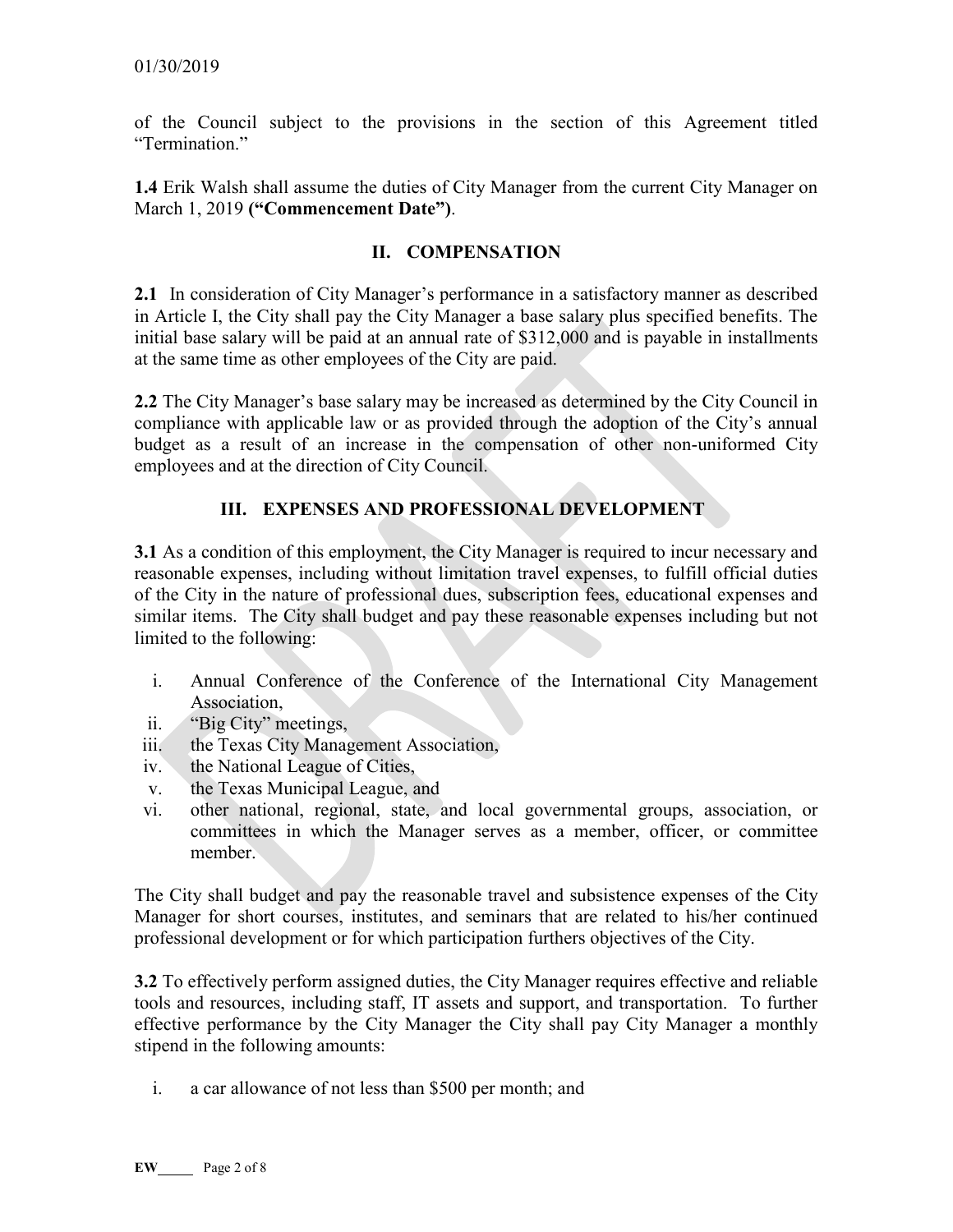ii. an allowance for acquisition, maintenance, and data plan for a mobile phone of not less than \$75 per month.

**3.3** The City Manager is required as a condition of employment to incur ordinary, necessary and reasonable expenses for the promotion of the work of the City, which includes but is not limited to, fulfilling the official duties of the City Manager, meeting with leaders of government, labor and business, and recruiting businesses to remain, expand, or establish operations in San Antonio. Accordingly, the City expects the City Manager to incur fees and expenses. Accordingly, the City shall pay City Manager an allowance of \$700 per month for such purposes.

**3.4** Benefits made available to non-uniformed executive employees and included in the annual budget process shall also be extended to the City Manager.

**3.5** The amounts established in this Article III are intended to be good faith estimates by the City and the City Manager of the approximate cost of certain categories of tools and resources necessary for City Manager to perform his job as chief executive officer of the seventh largest city in the country. Nothing in this Agreement is intended to require Employee to provide an accounting of individual expenditures or to allow the City to claw back any allowance provided for under this Agreement.

## **IV. PERFORMANCE REVIEW**

**4.1** The City Council shall review the City Manager's performance in conjunction with base salary annually, and may formally provide feedback to the City Manager on his performance from time to time.

**4.2** Every year the City Council shall, with input from the City Manager, develop a set of objectives and criteria for performance evaluation that will be used by the City Council to evaluate performance and to consider compensation increases consistent with the City Charter and other applicable law.

## **V. TERMINATION**

**5.1** The City may terminate the employment of the City Manager at any time subject only to applicable provisions of the City Charter. Similarly, the City Manager may resign his employment at any time by providing 30 days' notice as described below. However, if City Manager's employment is terminated by the City or by City Manager in a "Without Cause Termination," as defined herein, then the City shall pay City Manager severance pay ("Severance Payment') as follows:

A lump sum payment equal to (i) eighteen (18) months of base salary based upon the highest base salary rate in effect for the City Manager at any time during the City' Manager's employment plus (ii) the amount that, after deductions for state and federal taxes, including FICA and Medicare, equals eighteen (18) times the amount of the then-applicable single-month's premium for City Manager and dependents through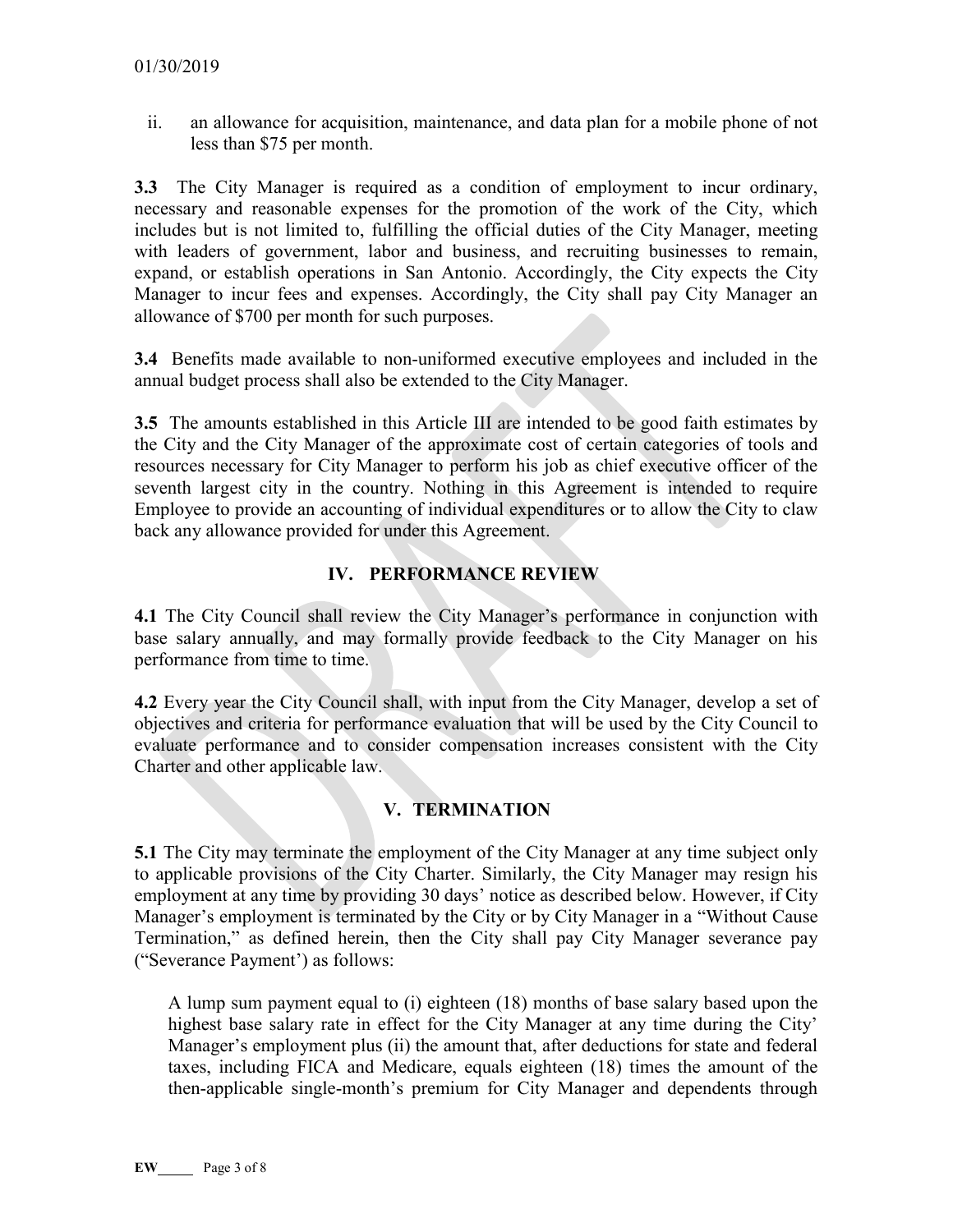COBRA or such other program in which the City Manager and/or his dependents may be enrolled.

The lump sum payment described herein shall be paid within thirty (30) days of the termination date.

**5.2** For purposes of this Article V, a **"Without Cause Termination"** shall mean:

(a) City Manager's removal from the position of City Manager by the City other than a removal "For Cause" as defined in this Agreement;

(b) City Manager's resignation following a reduction in the City Manager's salary or benefits by the City Council or following a material diminution by the City Council of the amounts paid pursuant to Section III of this Agreement;

(c) City Manager's resignation following a formal request for him to resign, or other expression of no confidence by a majority of the City Council at a meeting of the City Council;

(d) City Manager's resignation following an affirmative act by City Council indicating that the City Manager's services are no longer desired by a majority of the City Council;

(e) City Manager's resignation following written notice informing the City Council of its failure to comply with a material provision of this Agreement.

(f) City Manager's resignation following an affirmative act by a majority of the City Council suggesting that City Manager's services are no longer wanted by a majority of the City Council.

**5.3** Before resigning his position, the City Manager agrees to give the City Council at least thirty (30) days' notice in writing of his intention to resign, stating the reason(s) for resignation, and providing a date of departure from City employment. If the City Manager fails to provide at least thirty (30) days' notice then he may not be eligible for any potential severance pay provided for in section 5.1 of this Agreement but will not forfeit his accrued leave. If the City Manager fails to provide at least thirty (30) days' notice and the severance provision of section 5.1 of this Agreement does not apply, he will forfeit his accrued leave.

**5.4** The City may terminate the City Manager **"For Cause",** as defined below. The Council, upon consultation and deliberation with the City Council and City Attorney, may direct the City Attorney to provide written notice to the City Manager immediately suspending him from duty "For Cause" and placing him on Administrative Leave pending his resignation, or termination consistent with the provisions in paragraph 2, Section 45, Article V of the City Charter.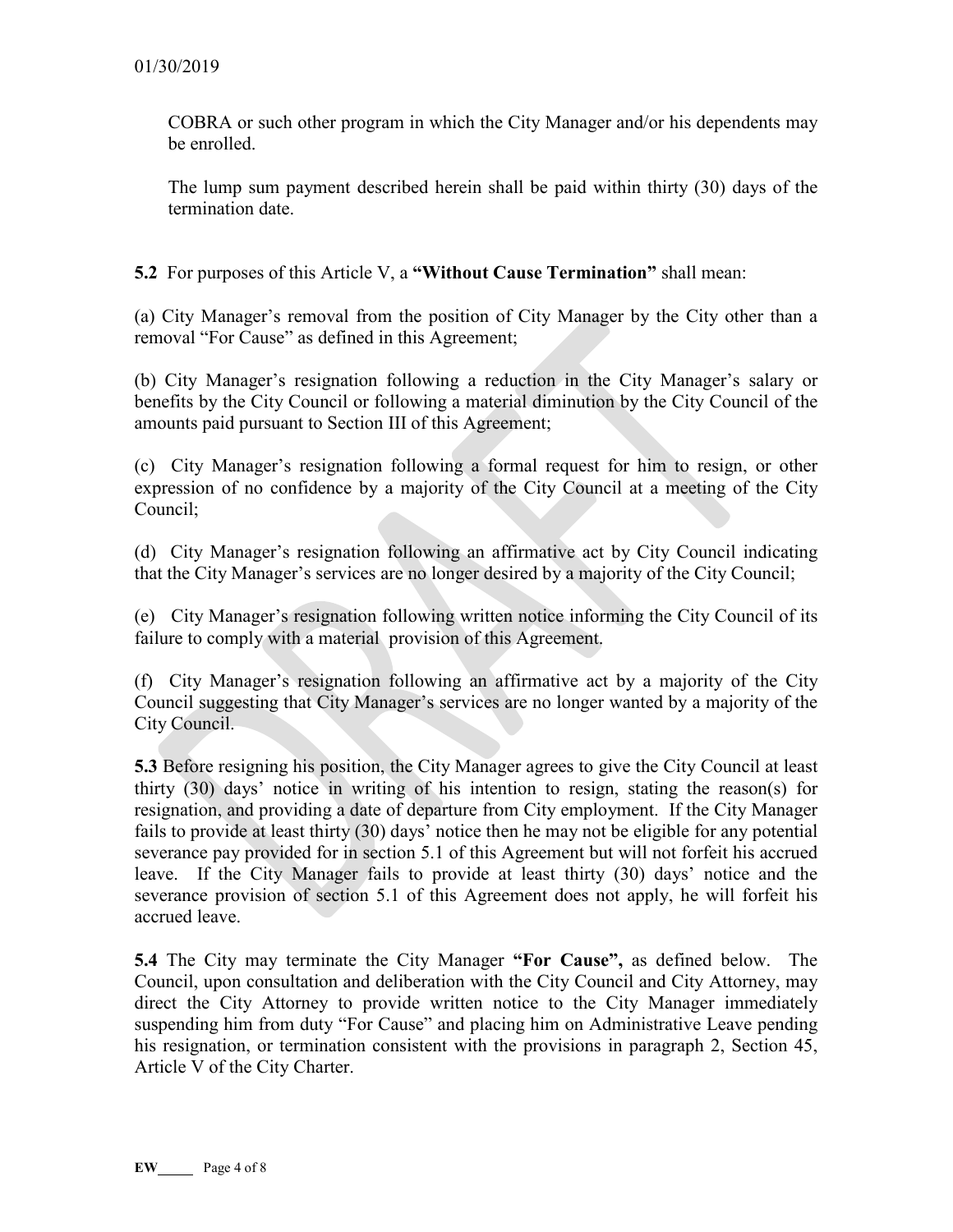**5.5** For purposes of this Article V, termination **"For Cause"** shall mean termination due to:

- (a) The commission of any crime of moral turpitude that occurs in the commission by City Manager of his duties hereunder or that was enabled by the abuse of such duties or the indictment or conviction of any felony;
- (b) A failure to carry out the material duties or responsibilities of the City Manager, which failure causes material harm, costs, liability, or risk to the City and provided that, if such failure is capable of cure, City Manager has failed to cure after reasonable written notice; or
- (c) The commission of an act of moral turpitude. Moral turpitude is an act or behavior that gravely violates the widely-accepted moral standard of the community and substantially and directly reflects negatively on the City.

In the event of a dispute over whether the City terminated City Manager's employment "For Cause," the City shall bear the burden of proof of establishing its termination of City Manager was "For Cause."

## **VI. LEAVE**

**6.1** The City Manager shall be entitled to receive Annual Leave in accordance with his years of service. By virtue of his long service to the City, City Manager currently has 805 hours of accrued Annual Leave, which accrued Annual Leave shall be retained by City Manager. The City Manager may accumulate his Annual Leave without limitation, but shall not carry forward more than 200 days of Annual Leave, on December  $31<sup>st</sup>$  of any year. Upon separation of employment for any reason whatsoever, the City Manager shall be reimbursed his actual Annual Leave balance, in the same manner of payment as other non-uniformed employees of the City, but in an amount as provided for in this Section 6.1. The maximum reimbursement allowed under this provision is 200 days. Payments under this Section 6.1 are calculated at the rate of employee's then-current hourly rate multiplied by the number of eligible unused Annual leave hours except that, in the event the City lowers City Manager's rate of pay, payments under this Section shall be calculated at the rate of City Manager's highest rate of pay during City Manager's employment.

**6.2** The City Manager shall be entitled to receive his accrual of personal leave and shall be eligible to participate in the City's annual personal leave buy-back program. The City Manager can sell up to 80 hours of unused personal leave back to the City beginning at the same time as other civilian employees in 2019 and thereafter. Payments under this Section 6.2 are calculated at the rate of employee's then-current hourly rate multiplied by the number of eligible unused personal leave hours except that, in the event the City lowers City Manager's rate of pay, payments under this Section shall be calculated at the rate of City Manager's highest rate of pay during City Manager's employment.

#### **VII. PARTICIPATION IN TEXAS MUNICIPAL RETIREMENT SYSTEM AND 457 RETIREMENT PLAN CONTRIBUTION**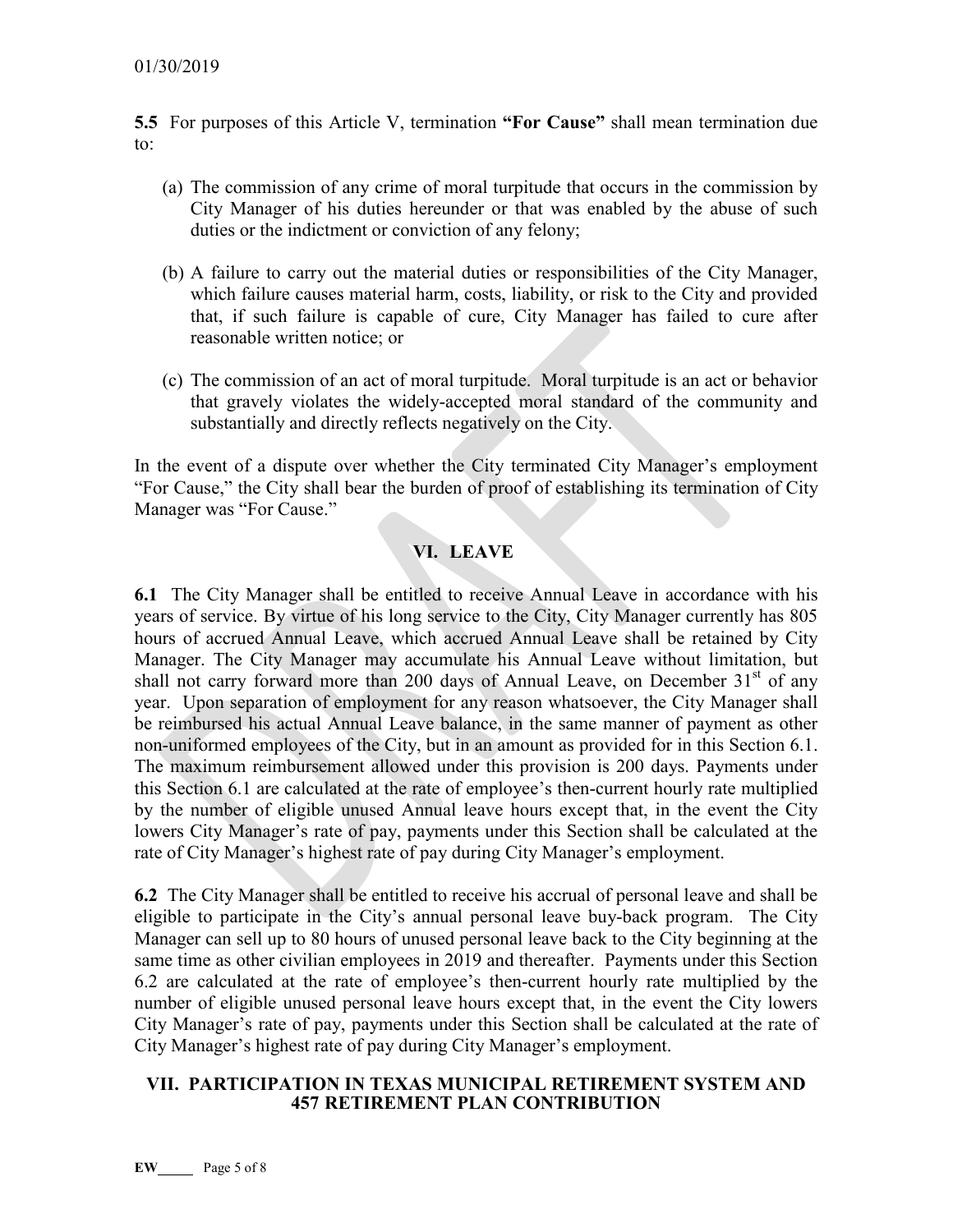**7.1** The City Manager shall participate in the Texas Municipal Retirement System (TMRS) to the extent provided for in the Texas Municipal Retirement System Act, Texas Government Code, Subtitle G. Texas Municipal retirement System, Chapter 851, as amended.

**7.2** On or by March 15, 2019, the City shall contribute to City Manager's 457 Retirement Plan an amount equal to the maximum allowable contribution plus the maximum allowable "Age 50" Catch-Up Contribution for 2019. In addition, on every subsequent January 15 on which City Manager remains employed under this Agreement, the City shall contribute on or by such date to City Manager's 457 Retirement Plan an amount equal to the maximum allowable 457 contribution for such calendar year plus the maximum allowable "Age 50" Catch-Up Contribution for such calendar year.

### **VIII. INSURANCE**

**8.1** The City Manager will remain in the Pre-2009 category of employee health, dental and vision insurance coverage. The City Manager will pay the employee share of premiums for basic health, dental, and vision insurance elected by the City Manager for himself and his dependents. Any additional and optional benefits available or which may become available to non-uniformed executive employees in the unclassified civil service category will also be available to the City Manager. The City shall provide and pay for long term disability insurance coverage for City Manager and the maximum employer-provided life insurance policy for City Manager.

**8.2** On or by March 15, 2019, the City shall contribute to City Manager's Health Savings Account an amount equal to the maximum allowable contribution for the year 2019. In addition, on every subsequent January 15 on which City Manager remains employed under this Agreement, the City shall contribute on or by such date to City Manager's Health Savings Account an amount equal to the maximum allowable contribution for that calendar year.

## **IX. TAX TREATMENT OF BENEFITS AND EXPENSES**

To the extent that payments under the sections of the Agreement titled "Expenses and Professional Development," or "Participation in Texas Municipal Retirement System and 457 Retirement Plan Contribution," or "Insurance" are taxable income under the applicable provisions of the Internal Revenue Code of 1986, as amended ("Code"), the City shall indemnify City Manager and hold City Manager harmless against all Federal wage and income taxes, interest and penalties relating thereto. To effect this indemnification, the City shall pay City Manager and additional amount that is sufficient to pay any Federal wage and income taxes under the Code on the payments and benefits to which Manager is entitled without the additional amount plus another additional amount sufficient to pay all the income and wage taxes on the additional amounts.

### **X. INDEMNIFICATION**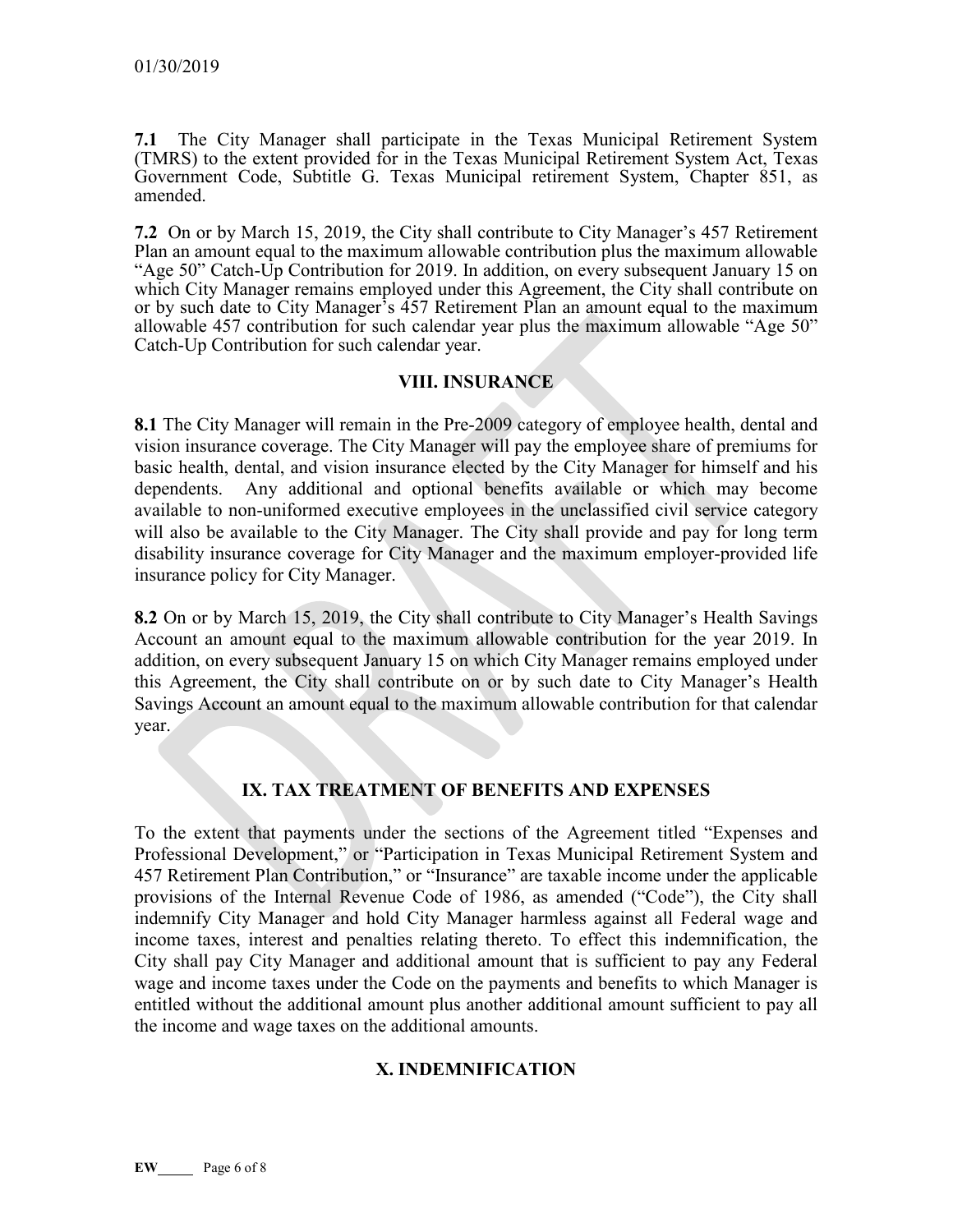**9.1** To the extent permitted under state and local law, the City Manager shall have all rights and privileges under the City's Employee Liability Plan adopted by City Council in accordance with City Ordinance 83927, as amended.

#### **XI. SEVERABILITY**

If any clause or provision of this Agreement is held invalid, illegal or unenforceable under present or future federal, state or local laws, including, but not limited to the City Charter, City Code, or ordinances of the City of San Antonio, Texas, then and in that event, it is the intention of the Parties hereto that such invalidity, illegality or unenforceability shall not affect any other clause or provision hereof and that the remainder of this Agreement shall be construed as if such invalid, illegal or unenforceable clause or provision was never contained herein; it is also the intention of the Parties hereto that in lieu of each clause or provision of this Agreement that is found to be invalid, illegal, or unenforceable, there be added as a part of this Agreement a clause or provision as similar in terms to such invalid, illegal or unenforceable clause or provision as may be possible, legal, valid and enforceable.

## **XII. LAW APPLICABLE**

THIS AGREEMENT SHALL BE CONSTRUED UNDER AND IN ACCORDANCE WITH THE LAWS OF THE STATE OF TEXAS AND ALL OBLIGATIONS OF THE PARTIES CREATED HEREUNDER ARE PERFORMABLE IN BEXAR COUNTY, TEXAS. Any legal action or proceeding brought or maintained, directly or indirectly, as a result of this Agreement shall be heard and determined in the City of San Antonio, Bexar County, Texas.

### **XIII. GENERAL PROVISIONS**

The City shall appropriate, set aside and encumber funds of the City in an amount sufficient to fund and pay all financial obligations of the City pursuant to this Agreement, including, but not limited to, the severance pay, salary, adjustments, and terms set forth and described in this Agreement.

This Agreement constitutes the final and entire agreement between the Parties and contains all of the terms and conditions agreed upon.

**EXECUTED** and **AGREED** to as of the dates indicated below.

**CITY: CITY MANAGER: CITY OF SAN ANTONIO ERIK WALSH**